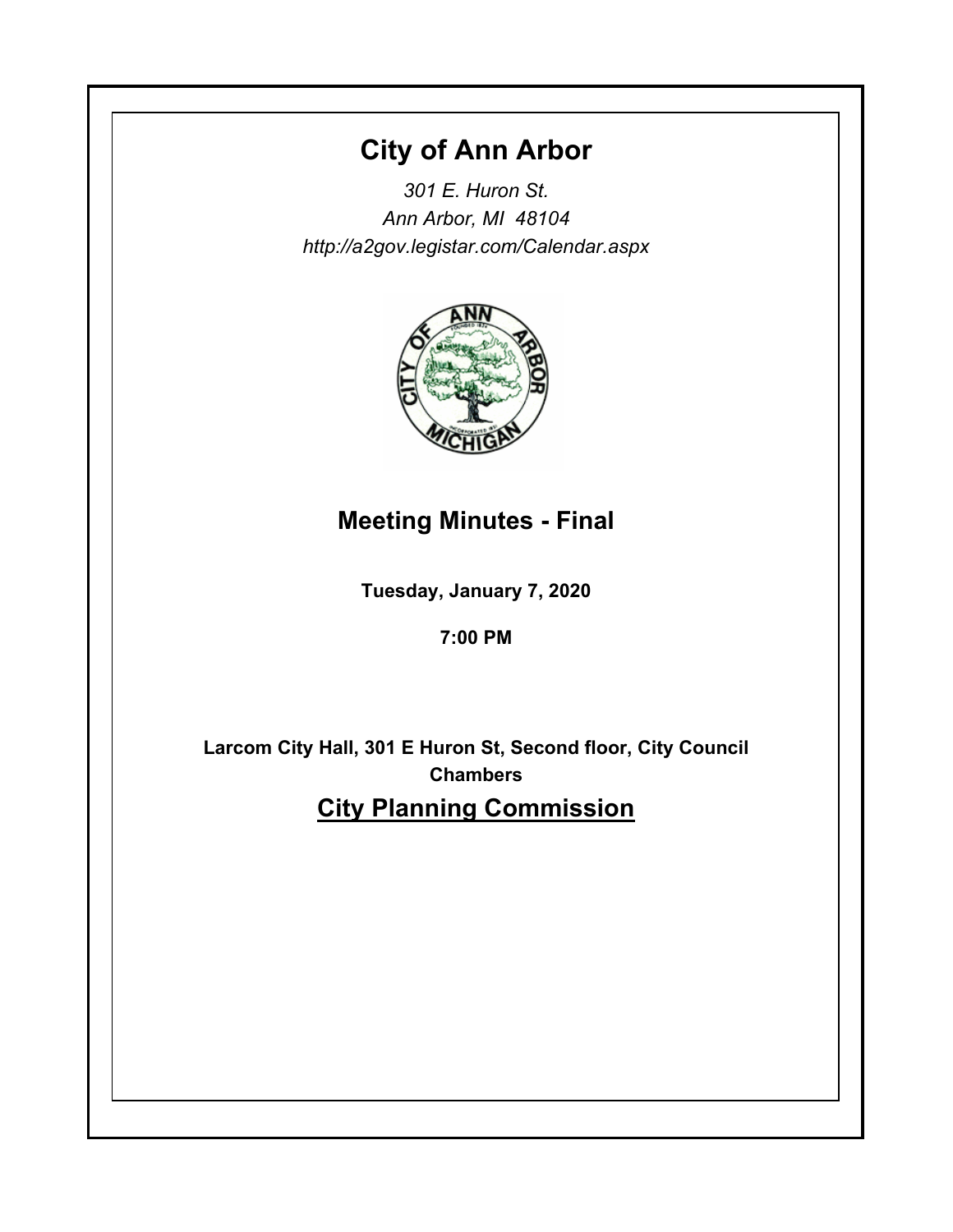Commission public meetings are held the first and third Tuesday of each month. Both of these meetings provide opportunities for the public to address the Commission. All persons are encouraged to participate in public meetings. Citizens requiring translation or sign language services or other reasonable accommodations may contact the City Clerk's office at 734.794.6140; via e-mail to: cityclerk@a2gov.org; or by written request addressed and mailed or delivered to: City Clerk's Office, 301 E. Huron St., Ann Arbor, MI 48104. Requests need to be received at least two (2) business days in advance of the meeting. Planning Commission meeting agendas and packets are available from the Legislative Information Center on the City Clerk's page of the City's website (http://a2gov.legistar.com/Calendar.aspx) or on the 1st floor of City Hall on the Friday before the meeting. Agendas and packets are also sent to subscribers of the City's email notification service, GovDelivery. You can subscribe to this free service by accessing the City's website and clicking on the 'Subscribe to Updates' envelope on the home page.

## **1 CALL TO ORDER**

*Chair Milshteyn called the meeting to order at 7:00 p.m.*

## **2 ROLL CALL**

*City of Ann Arbor Planner, Jeff Kahan, called the roll.*

Woods, Briggs, Mills, Milshteyn, Gibb-Randall, Ackerman, Sauve, Abrons, and Hammerschmidt **Present** 9 -

## **3 INTRODUCTIONS**

*None.*

## **4 APPROVAL OF AGENDA**

**Moved by Mills, seconded by Sauve, and approved unanimously as presented.**

## **5 MINUTES OF PREVIOUS MEETING**

**5-a [20-0031](http://a2gov.legistar.com/gateway.aspx?M=L&ID=24070)** December 17, 2019 City Planning Commission Meeting Minutes

**Moved by Woods, seconded by Gibb-Randall, to approve the December 17, 2019 CPC meeting minutes. On a voice vote the minutes were unanimously approved as presented and forwarded to City Council.**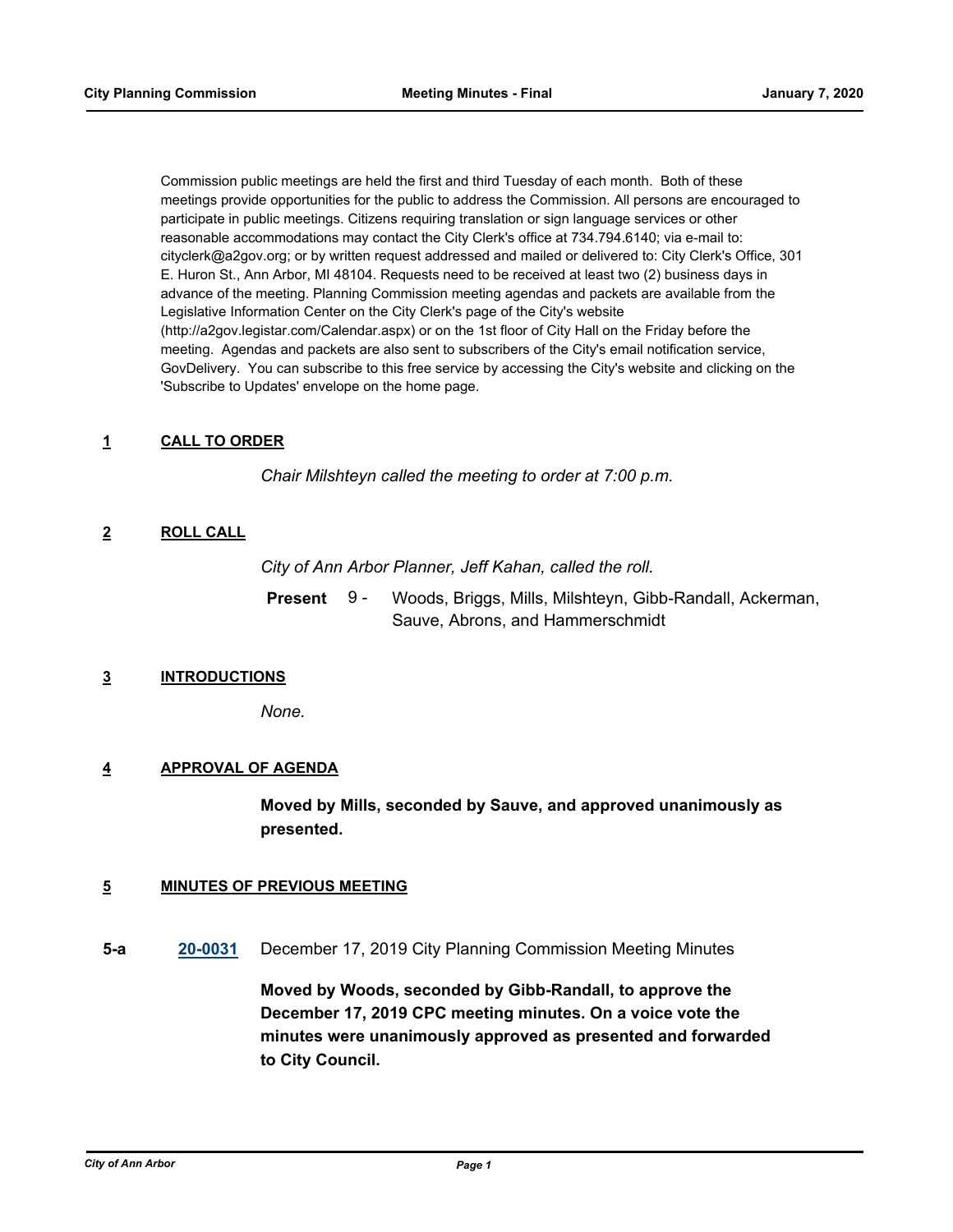## **6 REPORTS FROM CITY ADMINISTRATION, CITY COUNCIL, PLANNING MANAGER, PLANNING COMMISSION OFFICERS AND COMMITTEES, WRITTEN COMMUNICATIONS AND PETITIONS**

#### **6-a City Council**

*Councilmember Zach Ackerman wished Commissioner Shannon Gibb-Randall a Happy Birthday. He also reported that the City-Initiated Annexations were denied at the State level. He also discussed short term rentals.*

#### **6-b Planning Manager**

*No report.*

## **6-c Planning Commission Officers and Committees**

*None.*

## **6-d Written Communications and Petitions**

**[20-0032](http://a2gov.legistar.com/gateway.aspx?M=L&ID=24071)** Various Correspondence to the City Planning Commission

## **Received and Filed**

# **7 AUDIENCE PARTICIPATION (Persons may speak for three minutes about an item that is NOT listed as a public hearing on this agenda. Please state your name and address for the record.)**

*Ethel Potts (address unknown) encouraged the use of microphones by Planning Commissioners.* 

*Seeing no further speakers Chair Milshteyn closed Audience Participation.*

## **8 PUBLIC HEARINGS SCHEDULED FOR NEXT BUSINESS MEETING**

**[20-0033](http://a2gov.legistar.com/gateway.aspx?M=L&ID=24072)** Public Hearings Scheduled for the January 22, 2020 Planning Commission **Meeting** 

## **Received and Filed**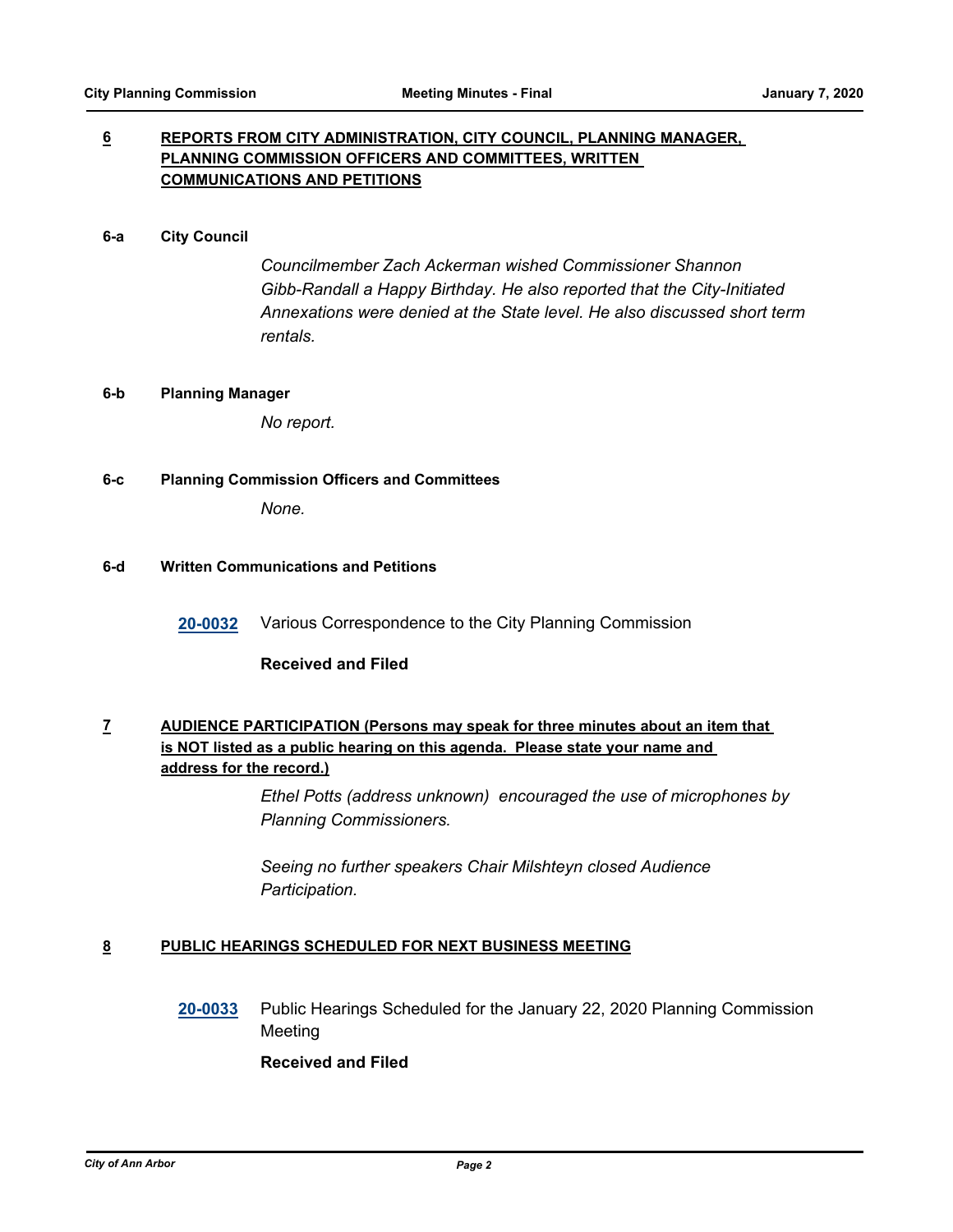## **9 REGULAR BUSINESS – Project Presentation, Staff Report, Public Hearing and Commission Discussion on Each Item**

**9-a [20-0034](http://a2gov.legistar.com/gateway.aspx?M=L&ID=24073)** The Standard at Ann Arbor Site Plan for City Council Approval - A proposed apartment community with a 10-story structure on the north side of the site and a 5-story structure on the remaining portion of the 1.16-acre site, located at 425 South Main Street, which includes 218 dwelling units, including studios, 1, 2, 3, and 4-bedroom apartments totaling 421 bedrooms. Two of the units are proposed to be affordable. The project will include 6,020 square feet of retail space along East William Street and a total of 102 off-street parking spaces, most would be located under the structure. Zoned: D2 (Downtown Interface) with Main Street Character Overlay Zoning District. Staff Recommendation: Approval

> *John Myefski with Myefski Architects, 400 North Michigan Avenue, Suite 400, Chicago, Illinois, Scott Betzoldt with Midwestern Consulting, LLC, 3815 Plaza Drive, Ann Arbor, for 'The Standard at Ann Arbor', LLC, 315 Oconee St., Athens, Georgia, and City Planner Jeff Kahan reviewed the proposed project.*

## *PUBLIC HEARING*

*Ethel Potts, 1939 Jackson Avenue, Ann Arbor, explained that there have been no substantial changes to the plan, citing alley access, traffic, overlay district aspects, trees, and affordability.* 

*421 South Fourth Ave, explained that he will be looking at the building on an everyday basis. He expressed concern with the alley way and traffic.* 

*Chris Crocket, 506 E Kingsley, Ann Arbor, explained that the color of the building is ugly and expressed concern with traffic, and discussed public art.* 

*Deanna (Last name unknown), inquired about 'affordable' units within the building, encouraging an increase in units.* 

*Karen Wight, 2719 Cranbrook Road, expressed traffic concerns for an existing apartment building. She proposed alternative traffic configurations.* 

*Seeing no further speakers, Chair Milshteyn closed the Public Hearing.*

**Moved by Sauve, seconded by Ackerman, that the Ann Arbor City Planning Commission hereby recommends that the Mayor and City**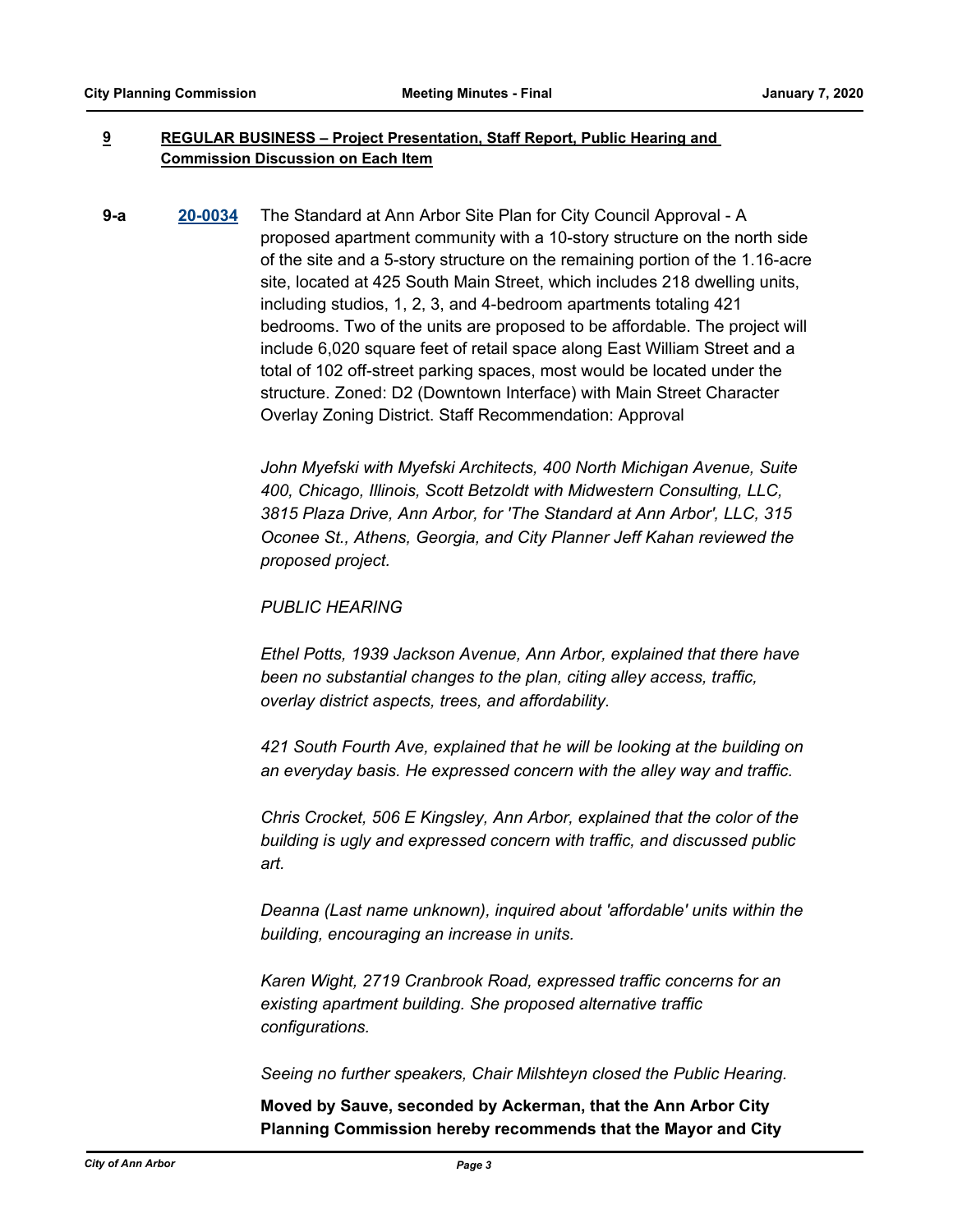# **Council approve 'The Standard at Ann Arbor' Site Plan and Development Agreement.**

## *COMMISSION DISCUSSION*

*Councilmember Ackerman discussed the mix of unit types, expressing appreciation for the amount of two bedroom and below units. He also expressed support for the proposed building materials, and discussed the building layout. He inquired about the color pallet for the proposed project.* 

*Myefski displayed samples of the proposed materials. He explained that the color pallet was informed by community feedback.* 

*Ackerman discussed electric vehicle parking and solar panels.*

*Myefski expressed that the construction will include electrical infrastructure for future implementation. He further explained the limitations for solar as they relate to current code.* 

*Commissioner Sara Mills discussed solar access and public art.* 

*Eric Leath, Landmark Properties, 315 Oconee Street, Athens, Gorgia, said there are current conversations with the Ann Arbor Art Center to make a choice for the art and artist for this building. He explained that a three dimensional sculpture will likely be incorporated.* 

*Mills asked about bicycle parking and access, as well as rideshare and delivery services.* 

*Myefski discussed the layout of the site and explained that the concentration of traffic will be manageable.* 

*Commissioner Wendy Woods discussed building color pallet and public art.* 

*Commissioner Erica Briggs, enquired about proposed glass types, pedestrian mobility, courtyard configuration, bicycle parking, and delivery-vehicle impacts, and Leadership in Energy and Environmental Design LEED (Leadership in Energy and Environmental Design) Silver certification.*

*Myefski explained the lobby and waiting area, resident education, and*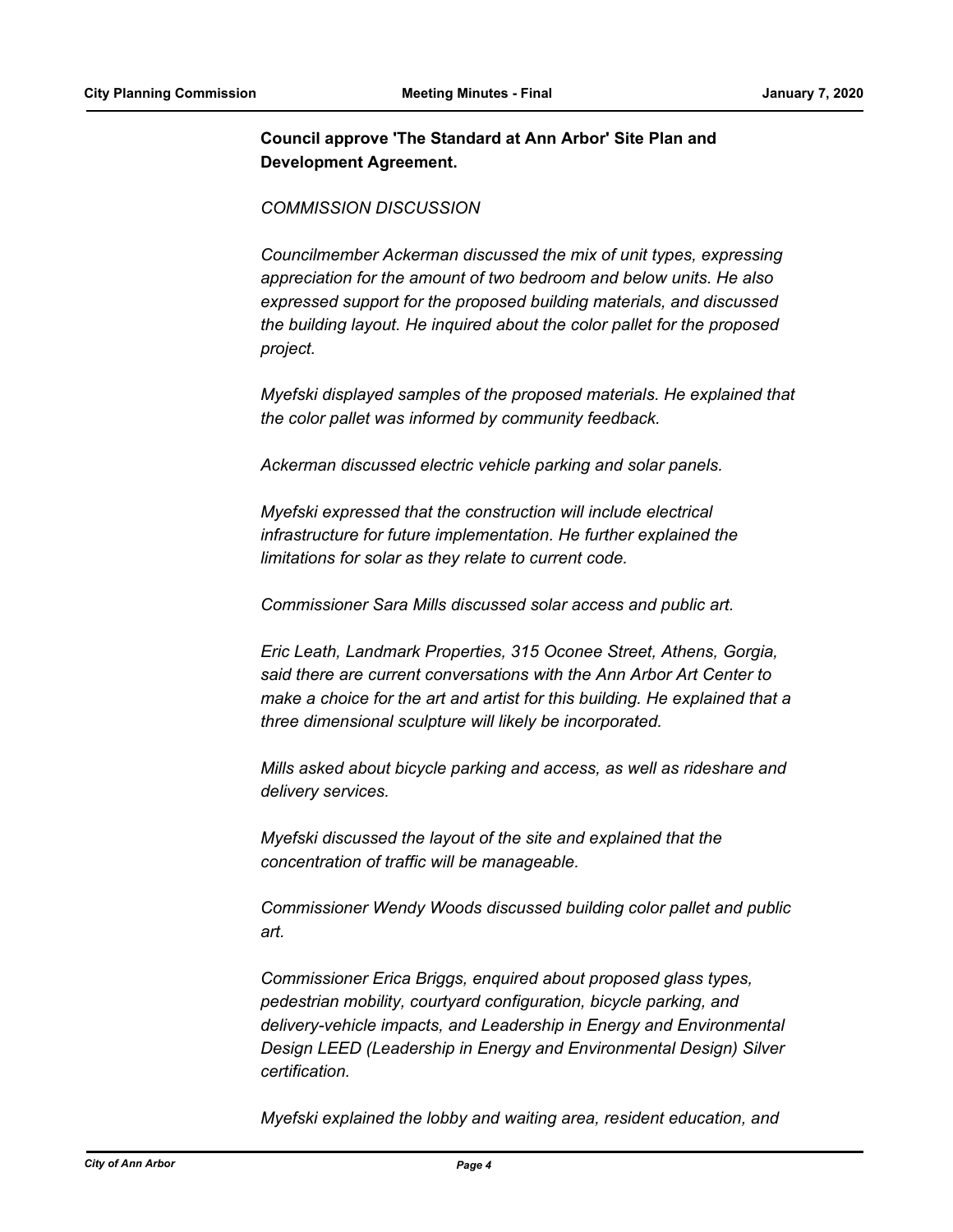*LEED Silver certification.* 

*Commissioner Shannon Gibb-Randall discussed the public art aspect of the proposed development, and encouraged art on one of the street corners with Main Street.* 

*Commissioner Ellie Abrons discussed 'affordable' housing at the site, and encouraged including more units than are required.* 

*Commissioner Sara Hammerschmidt discussed 'affordable' housing at the site, open-space, lighting, parking, traffic, and public art.*

*Commissioner Lisa Sauve, discussed the Main Street facade, and inquiring about retail space and residential units.* 

*Myefski explained the dark brick color, security considerations, and the lighter storefront materials.* 

*Commissioner Sauve further discussed the alley.* 

*Chair Milshteyn discussed how frequently the alley is used and expressed support for public art. He also inquired about the traffic study and the William Street bike lane. He enquired about retail tenants.* 

*Betzoldt explained that the traffic study was completed approximately one year ago and that the bike lane was taken into account although it didn't yet exist.* 

*Commissioner Briggs, expressed appreciation for Dark Skies compliment lighting, and encouraged research into preventing bird deaths or collisions into the fenestration.* 

*Councilmember Ackerman expressed support for a mural, and encouraged taking advantage of iconic locations in terms of bringing the areas to life. He inquired about whether or not the developer would put four units of 'affordable' housing into the building. He also inquired about proposed rental costs.* 

Leath explained that he can't say definitively at this time. He agreed that *\$2,200 is in the ballpark of what rents could be like. He also explained that the regulations for the 'affordable' units would require the larger than proposed square footage.*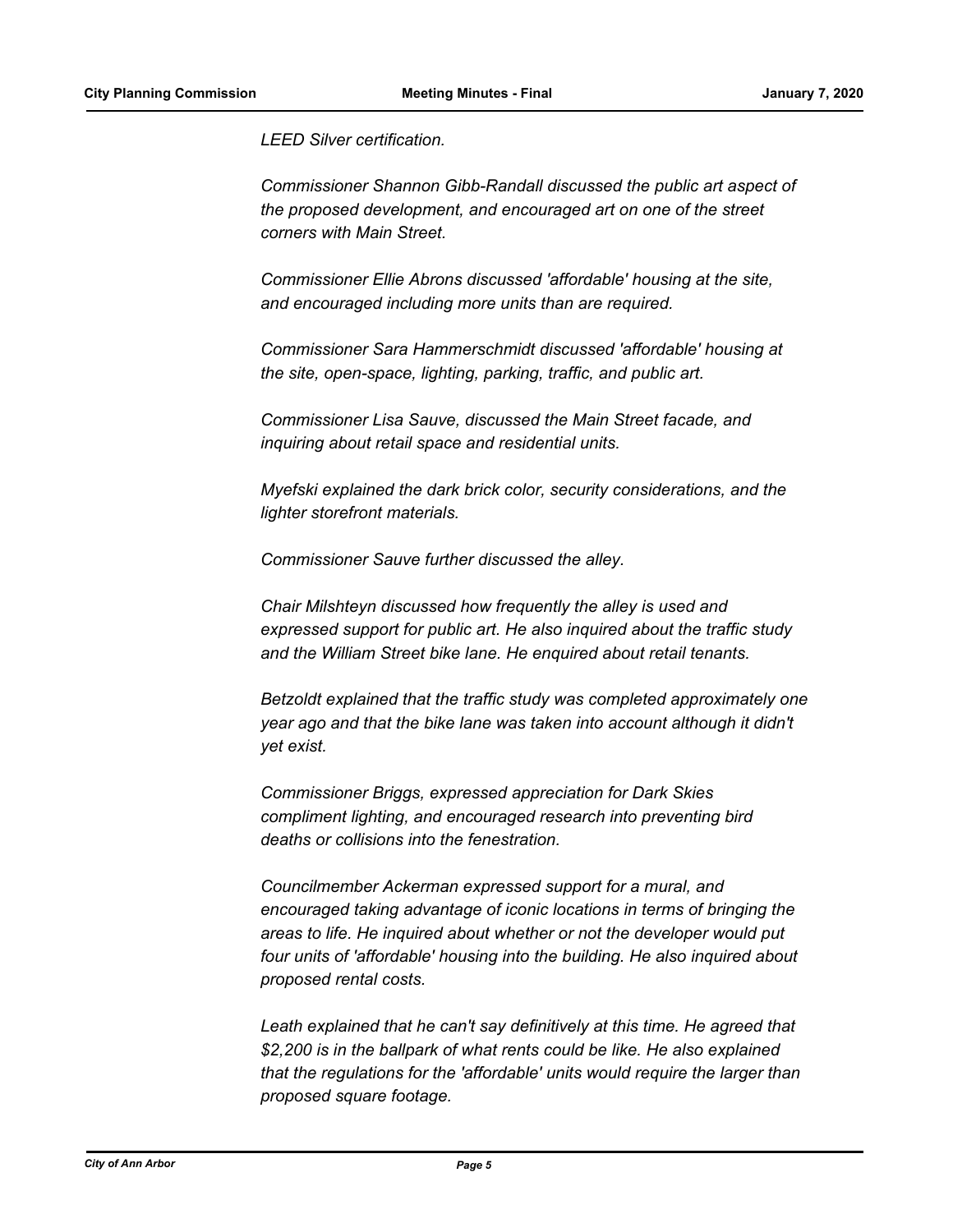*Myefski explained that the current proposed 'affordable' units are larger than the proposed market-rate apartments due to that regulation.*

# **On a roll call vote, the vote was as follows with the Chair declaring the motion approved. Vote: 9-0**

- Yeas: 9 Wendy Woods, Erica Briggs, Sarah Mills, Alex Milshteyn, Shannan Gibb-Randall, Zachary Ackerman, Elizabeth Sauve, Ellie Abrons, and Sara Hammerschmidt 9 -
- **Nays:** 0
- **9-b [20-0035](http://a2gov.legistar.com/gateway.aspx?M=L&ID=24074)** 2511 Newport Road Annexation and Zoning (Lohmann) for City Council Approval - Application to Annex this 1.52-acre parcel from Ann Arbor Township and zone it R1A (Single-Family Residential). Annexation is requested in order to access utilities. No change proposed to the current Single-Family Use. Staff Recommendation: Approval

*Kahan presented the Staff Report.* 

*PUBLIC HEARING*

*Seeing no speakers, Chair Milshteyn closed the Public Hearing.*

**Moved by Ackerman, seconded by Sauve, that the Ann Arbor City Planning Commission hereby recommends that the Mayor and City Council approve the Lohmann Annexation and R1A (Single-Family Dwelling District) Zoning (2511 Newport Road).**

*COMMISSION DISCUSSION*

*Commissioner Woods inquired about City Initiated versus Owner Initiated Annexations.* 

*Kahan explained that due to 2511 Newport Rd. being an Owner Initiated Annexation, the process is different than City Initiated annexation, and there is no anticipated opposition from the State.*

**On a voice vote, the vote was as follows with the Chair declaring the motion passed. Vote: 9-0**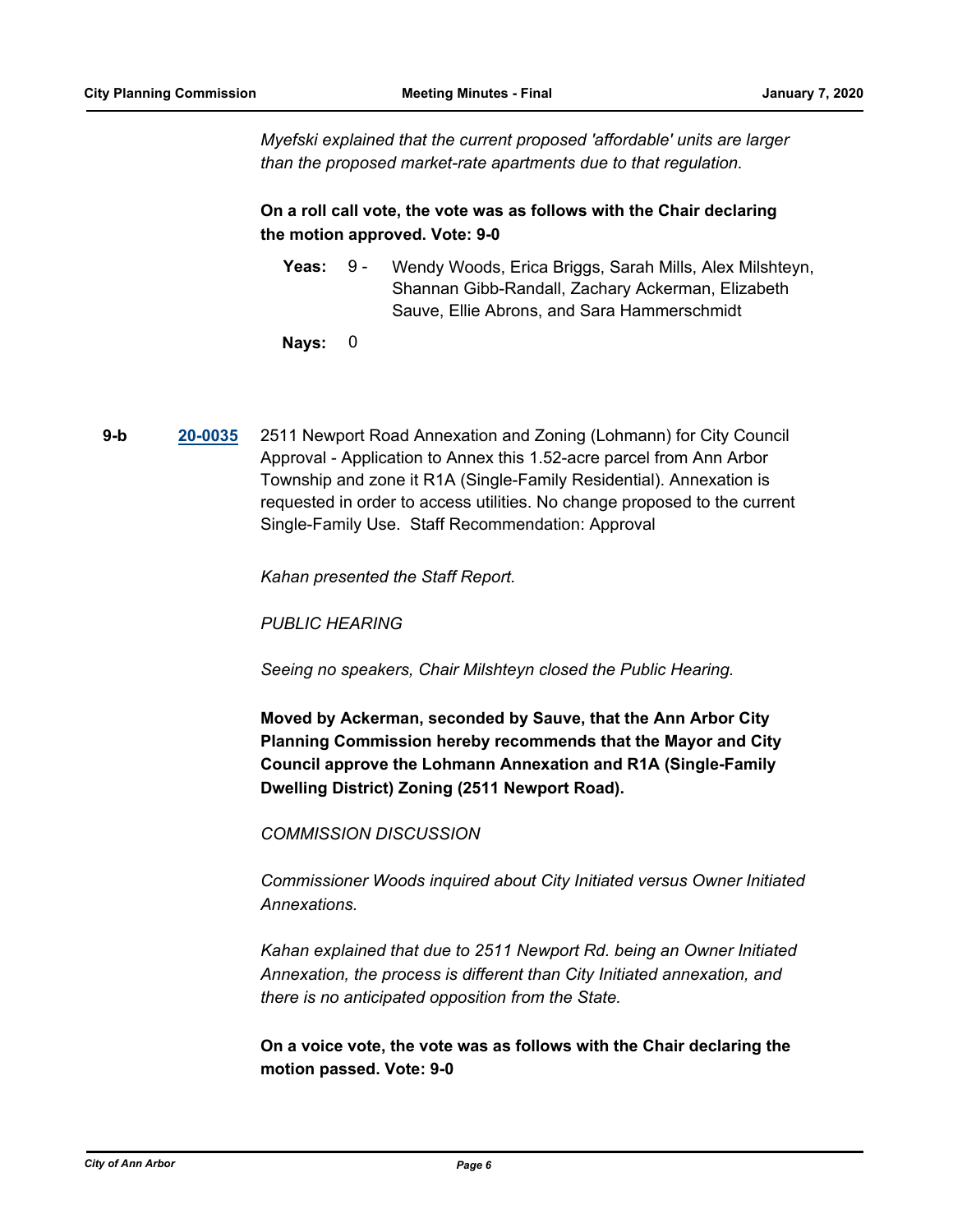Yeas: 9 - Wendy Woods, Erica Briggs, Sarah Mills, Alex Milshteyn, Shannan Gibb-Randall, Zachary Ackerman, Elizabeth Sauve, Ellie Abrons, and Sara Hammerschmidt 9 -

**Nays:** 0

**9-c [20-0036](http://a2gov.legistar.com/gateway.aspx?M=L&ID=24075)** 2731 Newport Road Annexation and Zoning (Talpos-Knight) for City Council Approval - Application to Annex this 1.3-acre parcel on the west side of Newport Road between White Oak Drive and North Maple Road, Ann Arbor Township and zone it R1A Single-Family Residential. Annexation is requested in order to access utilities. No change proposed to the current Single-Family Use. Staff Recommendation: Approval

*Kahan presented the Staff Report.* 

*PUBLIC HEARING*

*Seeing no speakers, Chair Milshteyn closed the Public Hearing.*

**Moved by Mills, seconded by Woods, that the Ann Arbor City Planning Commission hereby recommends that the Mayor and City Council approve the 2731 Newport Road Annexation and R1A (Single-Family Dwelling District) Zoning.**

*COMMISSION DISCUSSION:*

*None.*

**On a voice vote, the vote was as follows with the Chair declaring the motion passed. Vote: 9-0**

- **Yeas:** 9 Wendy Woods, Erica Briggs, Sarah Mills, Alex Milshteyn, Shannan Gibb-Randall, Zachary Ackerman, Elizabeth Sauve, Ellie Abrons, and Sara Hammerschmidt 9 -
- **Nays:** 0

## **10 AUDIENCE PARTICIPATION (Persons may speak for three minutes on any item.)**

## **11 COMMISSION PROPOSED BUSINESS**

*Commissioner Mills requested adding research into loading*